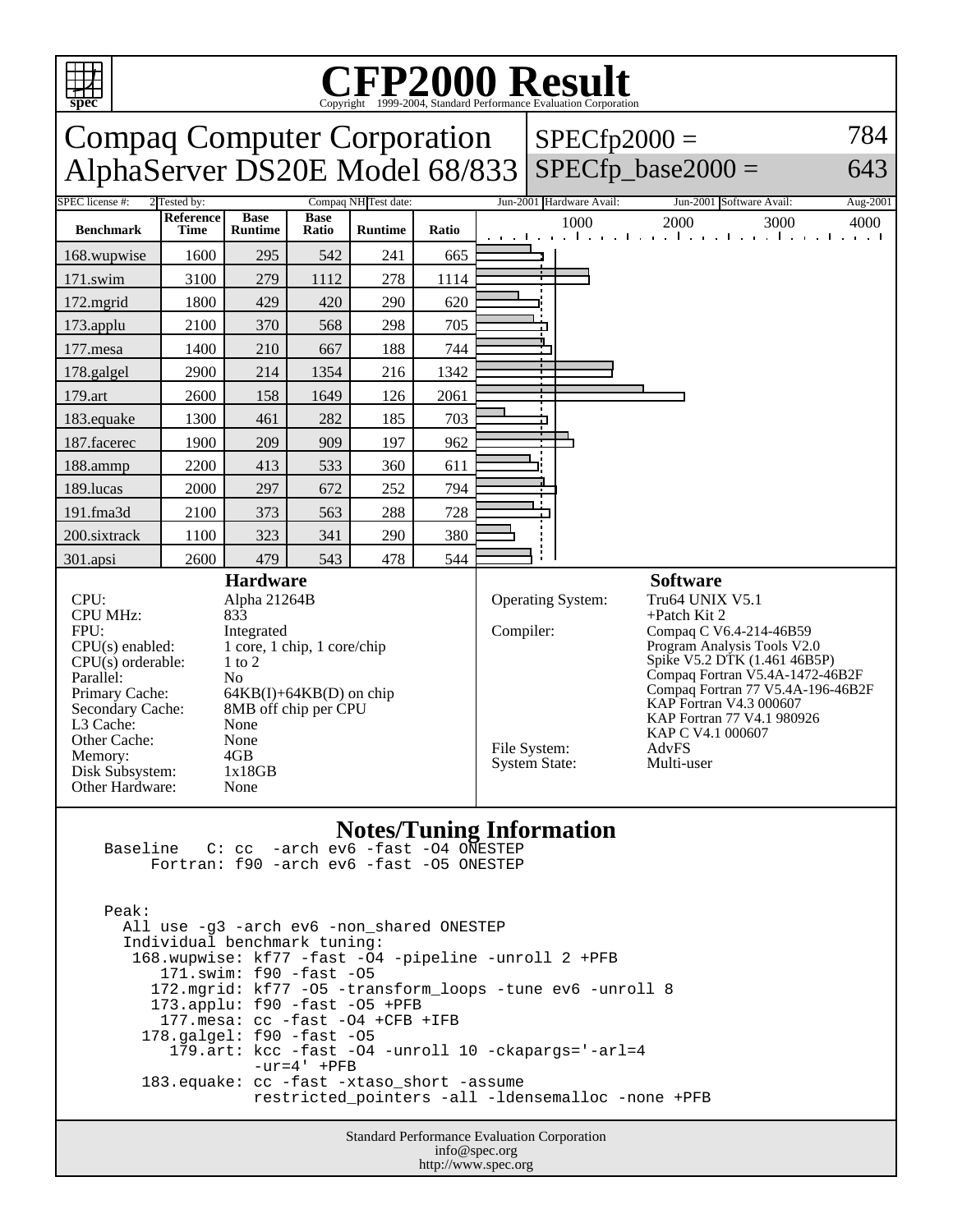

## Copyright ©1999-2004, Standard Performance Evaluation Corporation

Compaq Computer Corporation AlphaServer DS20E Model 68/833  $SPECfp2000 =$ SPECfp base2000  $=$ 784 643 SPEC license #: 2 Tested by: Compaq NH Test date: Jun-2001 Hardware Avail: Jun-2001 Software Avail: Aug-2001 **Notes/Tuning Information (Continued)** 187.facerec: f90 -fast -O4 +PFB 188.ammp: cc -fast -O4 -xtaso\_short -assume restricted\_pointers 189.lucas: kf90 -O5 -fkapargs='-ur=1' +PFB 191.fma3d: kf90 -O4 -transform\_loops +PFB 200.sixtrack: f90 -fast -O5 -assume accuracy\_sensitive -notransform\_loops +PFB 301.apsi: kf90 -O5 -transform\_loops -unroll 8 -fkapargs='-ur=1' +PFB Most benchmarks are built using one or more types of profile-driven feedback. The types used are designated by abbreviations in the notes: +CFB: Code generation is optimized by the compiler, using feedback from a training run. These commands are done before the first compile (in phase "fdo\_pre0"): mkdir /tmp/pp rm -f /tmp/pp/\${baseexe}\* and these flags are added to the first and second compiles: PASS1\_CFLAGS = -prof\_gen\_noopt -prof\_dir /tmp/pp PASS2\_CFLAGS = -prof\_use -prof\_dir /tmp/pp (Peak builds use /tmp/pp above; base builds use /tmp/pb.) +IFB: Icache usage is improved by the post-link-time optimizer Spike, using feedback from a training run. These commands are used (in phase "fdo\_postN"): mv \${baseexe} oldexe spike oldexe -feedback oldexe -o \${baseexe} +PFB: Prefetches are improved by the post-link-time optimizer Spike, using feedback from a training run. These commands are used (in phase "fdo\_post\_makeN"): rm -f \*Counts\* mv \${baseexe} oldexe pixie -stats dstride oldexe 1>pixie.out 2>pixie.err mv oldexe.pixie \${baseexe} A training run is carried out (in phase "fdo\_runN"), and then this command (in phase "fdo\_postN"): spike oldexe -fb oldexe -stride\_prefetch -o \${baseexe} When Spike is used for both Icache and Prefetch improvements, only one spike command is actually issued, with the Icache options followed by the Prefetch options. Portability: galgel: -fixed Information on UNIX V5.1 Patches can be found at

Standard Performance Evaluation Corporation info@spec.org http://www.spec.org